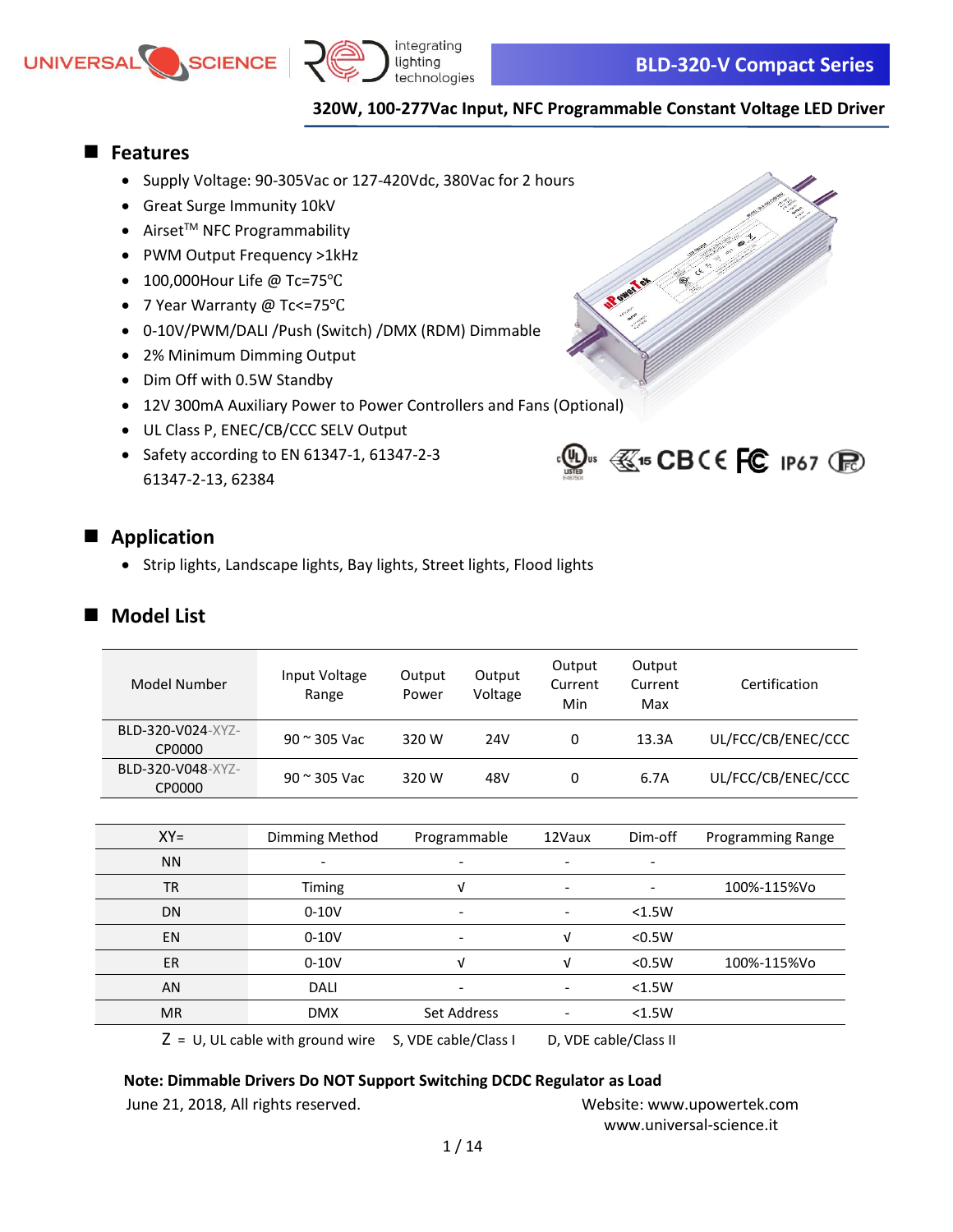



### ■ **Technical Data**

| Input Voltage                | 90 $\sim$ 305Vac or 127V-420Vdc, 380Vac for 2 hours                              |  |
|------------------------------|----------------------------------------------------------------------------------|--|
| Input Frequency              | $47 \sim 63$ Hz                                                                  |  |
| Power Factor                 | >0.9@60-100%load, refer to PF vs. Load curve                                     |  |
| <b>THD</b>                   | <15%@60-100%load, refer to THD vs. Load curve                                    |  |
| Input Current                | 2.9Amax@120Vac & Full-Load,                                                      |  |
|                              | 1.5Amax@220Vac & Full-Load                                                       |  |
| <b>Inrush Current</b>        | 65A peak, 1.2ms duration, <0.25A2s@230Vac, Cold Start                            |  |
|                              | 70A peak, 1.3ms duration, < 0. 5A2s@277Vac, Cold Start                           |  |
| Leakage Current              | 1mA max @277Vac 60Hz, UL8750,0.75mAmax @220Vac 50Hz, IEC61347-1                  |  |
| Input Under Voltage          | Shut down and auto-restart                                                       |  |
| Input Over Voltage           | *Optional: Shutdown @320Vac                                                      |  |
| <b>Surge Protection</b>      | Line to line 6kV, line to ground 4kV, IEC 61000-4-5                              |  |
| <b>Voltage Accuracy</b>      | ±3%Vo                                                                            |  |
| Setup Time                   | $1.2s$ max.                                                                      |  |
| <b>Output Overshoot</b>      | 10% Vo, max.                                                                     |  |
| <b>Output Over Current</b>   | 120% lo, typ.                                                                    |  |
| <b>Short Circuit</b>         | Auto recovery. The output recovers when short is removed.                        |  |
| Over Temperature             | Turn off the output when Tc≧105±10°C;                                            |  |
|                              | Auto Recovery When Tc≦70±10°C                                                    |  |
| <b>Operating Temperature</b> | Case Temperature Tc=-40 $\degree$ C $\sim$ +90 $\degree$ C ; 10%RH $\sim$ 100%RH |  |
| <b>Storage Temperature</b>   | $-40^{\circ}$ C $\sim$ +85 $^{\circ}$ C; 5%RH $\sim$ 100%RH                      |  |
| <b>MTBF</b>                  | ≥280,000 hours, 75°C case temperature (MIL-HDBK-217F)                            |  |
| Lifetime                     | ≥100,000 hours, 75°C case temperature, refer to life vs. Tc curve                |  |
| Case Temperature             | 90°C max, marked in the Tc point of label                                        |  |
| Dimensions                   | 8.85x2.66x1.52 by inch (body), 9.88x2.66x1.52 by inch (endcaps included)         |  |
|                              | 225.0x68.0x38.5 by mm (body), 251.0x68.0x38.5 by mm (endcaps included)           |  |
| Net Weight                   | 1600g                                                                            |  |
| Packing                      | 20pcs/Carton/22kg, 490 x 370 x 190 by mm                                         |  |

Notes: Unless specified, all the test results are measured in 25℃ room temperature.

# ■ **Dimming**

| Parameter                    | Min.          | Typ.       | Max.                |
|------------------------------|---------------|------------|---------------------|
| <b>Vdim Sourcing Current</b> | 200uA         | 300uA      | 450uA               |
| Vdim Allowed Input Voltage   | $-20V$        |            | 20 V                |
| 0-10V Dimming Range          | 2% (Vdim=1V)  | Linear     | 100% (Vdim=9~10V)   |
| <b>PWM Dimming Range</b>     | 2% (Duty=10%) | Linear     | 100% (Duty=90-100%) |
| Dim off threshold            | 0.4V or 4%    | 0.5V or 5% | 0.6V or 6%          |
| Dim on threshold             | 0.6V or 6%    | 0.7V or 7% | 0.8V or 8%          |

June 21, 2018, All rights reserved. Website: [www.upowertek.com](http://www.upowertek.com/)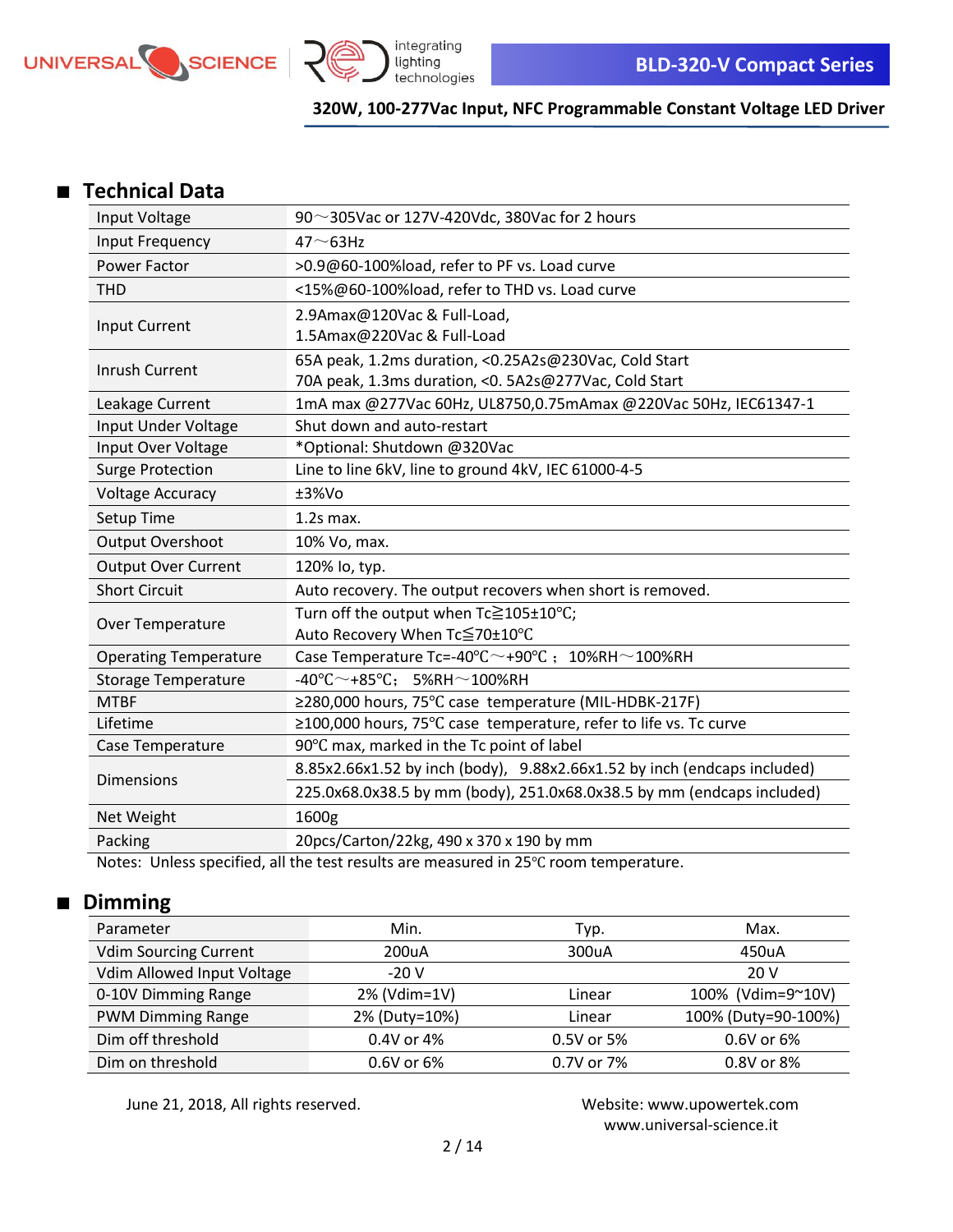



 $\circ$ 

Controller

### **320W, 100-277Vac Input, NFC Programmable Constant Voltage LED Driver**

| PWM High                          | 3.8V   |          | 10 <sub>V</sub> |
|-----------------------------------|--------|----------|-----------------|
| <b>PWM Low</b>                    | 0V     |          | 0.6V            |
| <b>PWM Frequency</b>              | 300Hz  |          | 2kHz            |
| <b>External PWM Controller</b>    | 300uA  |          |                 |
| <b>Current Sinking Capability</b> |        |          |                 |
| DALI Interface Standard           |        | IEC62386 |                 |
| DA1, DA2 High Level               | 9.5    | 16       | 22.5            |
| DA1, DA2 Low Level                | $-6.5$ | 0        | 6.5             |
| DA1, DA2 Current                  | 0      |          | 2mA             |

#### **Dimming Curve**



### **Push (Switch) Dim**

A short press (50-600 ms) switches the device on or off

A long press (> 600 ms) fades the connected operating device alternately up and down (between 2 and 100%). Up and down slew rate is 20%Io/second.

Vdim+

Vdim-

Long push for 15s to synchronize.

Ground -

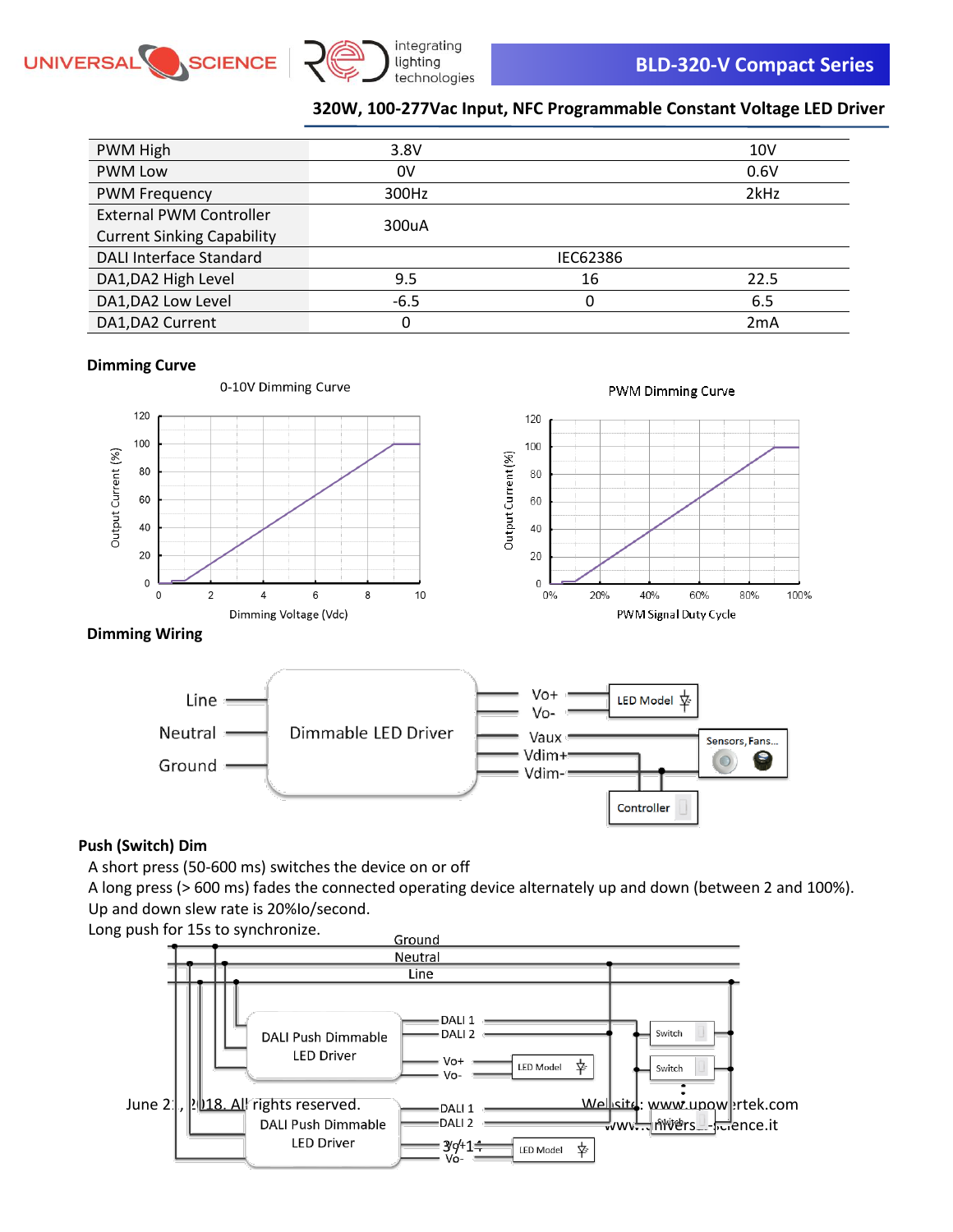



# ■ **Safety/EMC Compliance**

| Safety Standard      | Description                                                                                                              |
|----------------------|--------------------------------------------------------------------------------------------------------------------------|
| <b>UL8750</b>        | Light emitting diode(LED) equipment for use in lighting products                                                         |
| <b>UL1012</b>        | Power units other than class 2                                                                                           |
| IEC 61347-1          | Lamp control gear Part 1: general and safety requirements                                                                |
| IEC 61347-2-13       | Lamp control gear Part 2-13: particular requirement for d.c. or a.c. supplied electronic<br>control gear for LED modules |
| <b>EMI Standards</b> | Description                                                                                                              |
| IEC 55015            | Conducted emission test & radiated emission test                                                                         |
| IEC 61000-3-2        | Harmonic current emissions; Class C                                                                                      |
| IEC 61000-3-3        | Voltage fluctuations & flicker                                                                                           |
| FCC Part 15          | ANSI C63.4:2009 Class B                                                                                                  |
| <b>EMS Standards</b> | Description                                                                                                              |
| IEC 61000-4-2        | Electrostatic discharge (ESD): 8 kV air discharge, 4 kV contact discharge                                                |
| IEC 61000-4-3        | Radio frequency electromagnetic field susceptibility test (RS)                                                           |
| IEC 61000-4-4        | Electrical fast transient (EFT)                                                                                          |
| IEC 61000-4-5        | Surge immunity test                                                                                                      |
| IEC 61000-4-6        | Conducted radio frequency disturbances test (CS)                                                                         |
| IEC 61000-4-8        | Power frequency magnetic field test                                                                                      |
| IEC 61000-4-11       | Voltage dips                                                                                                             |
| IEC 61547            | Electromagnetic immunity requirements applies to lighting equipment                                                      |

### ■ **Lifetime vs. Case Temperature**

#### Lifetime vs. Case Temperature



June 21, 2018, All rights reserved. Website: [www.upowertek.com](http://www.upowertek.com/)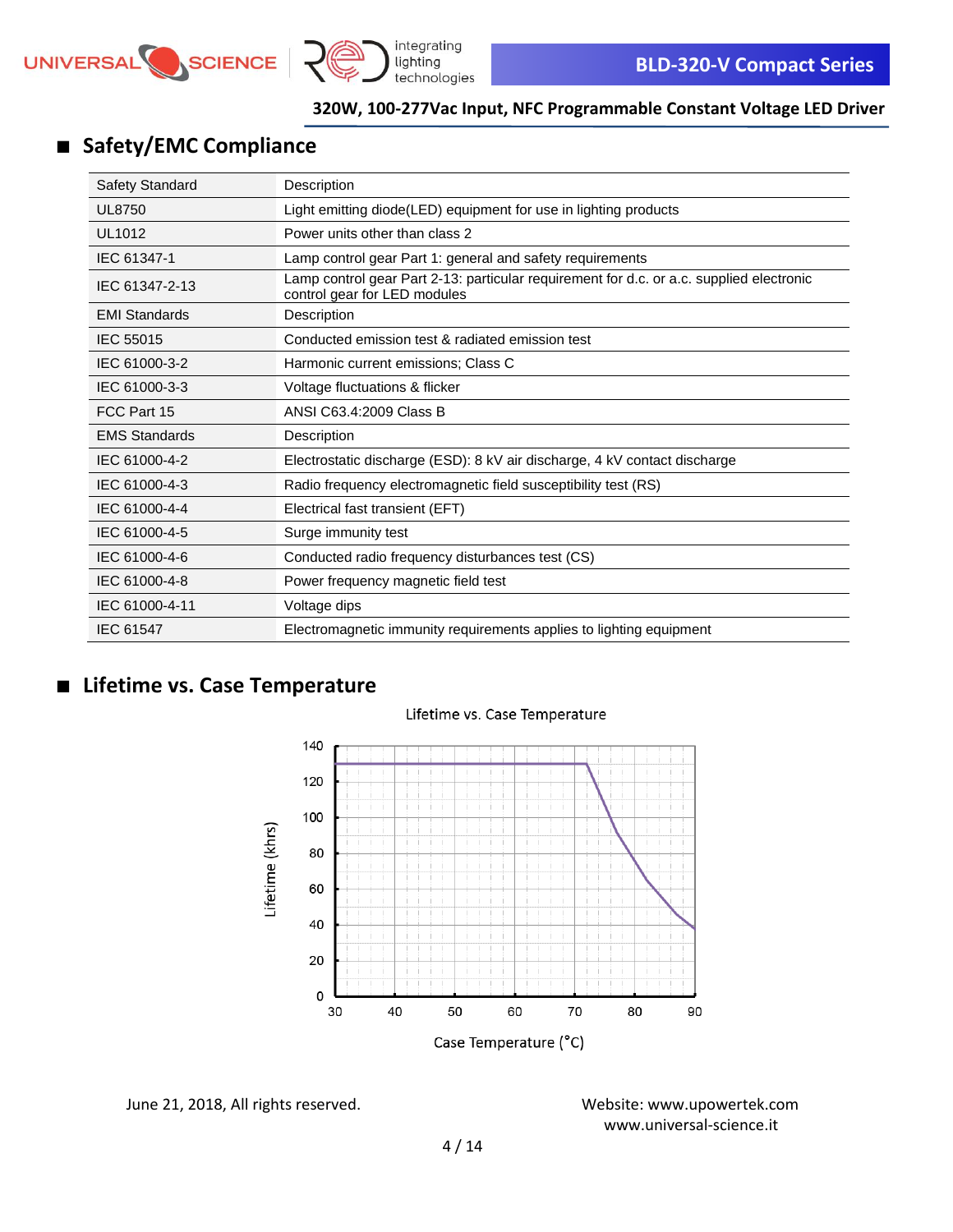



(End of Life: Maximum Failure Rate=10%)

■ **Power Factor vs. Load** 



■ **THD** vs. Load



June 21, 2018, All rights reserved. Website: [www.upowertek.com](http://www.upowertek.com/)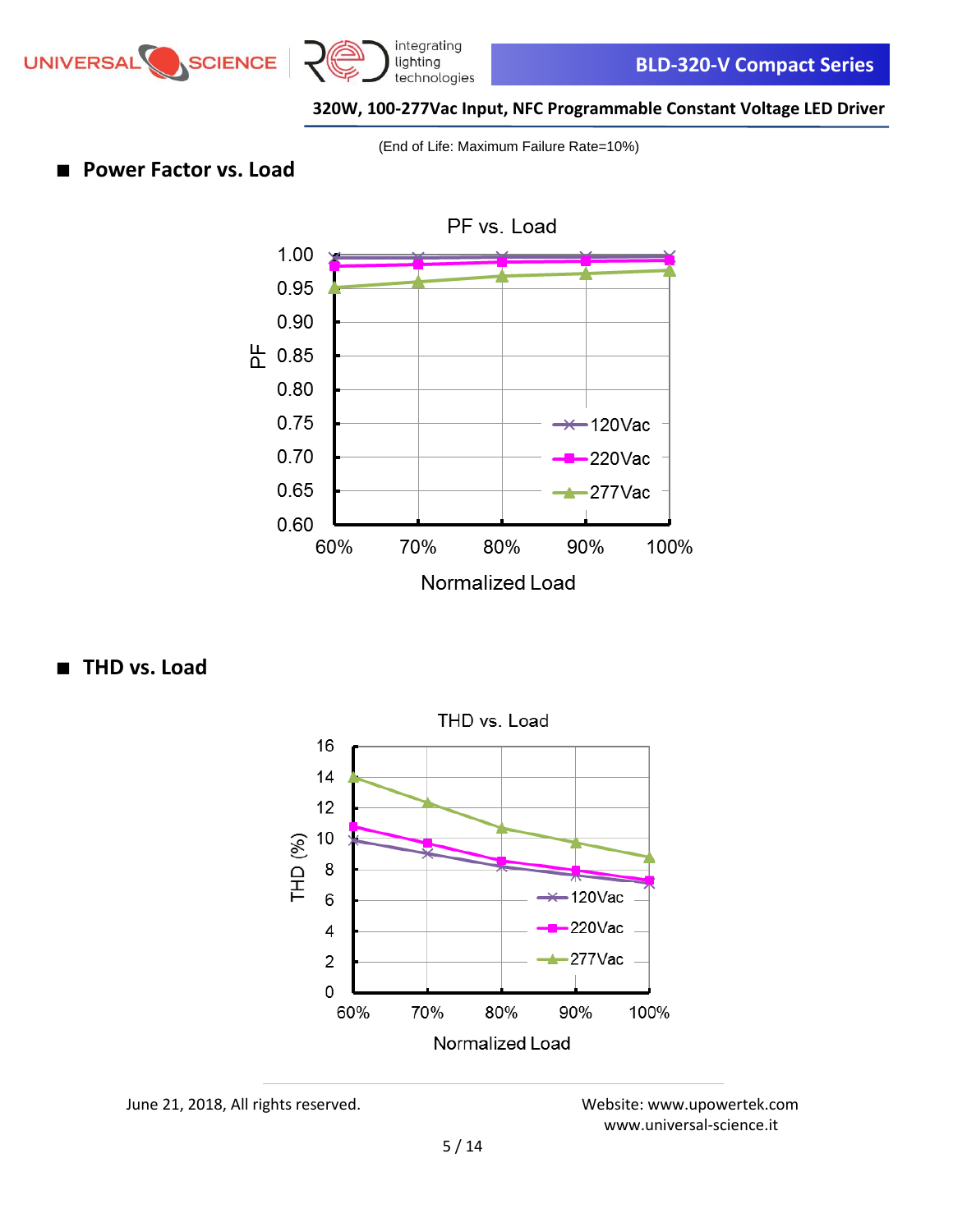



# ■ **Efficiency vs. Load (24V Model)**



June 21, 2018, All rights reserved. Website: [www.upowertek.com](http://www.upowertek.com/)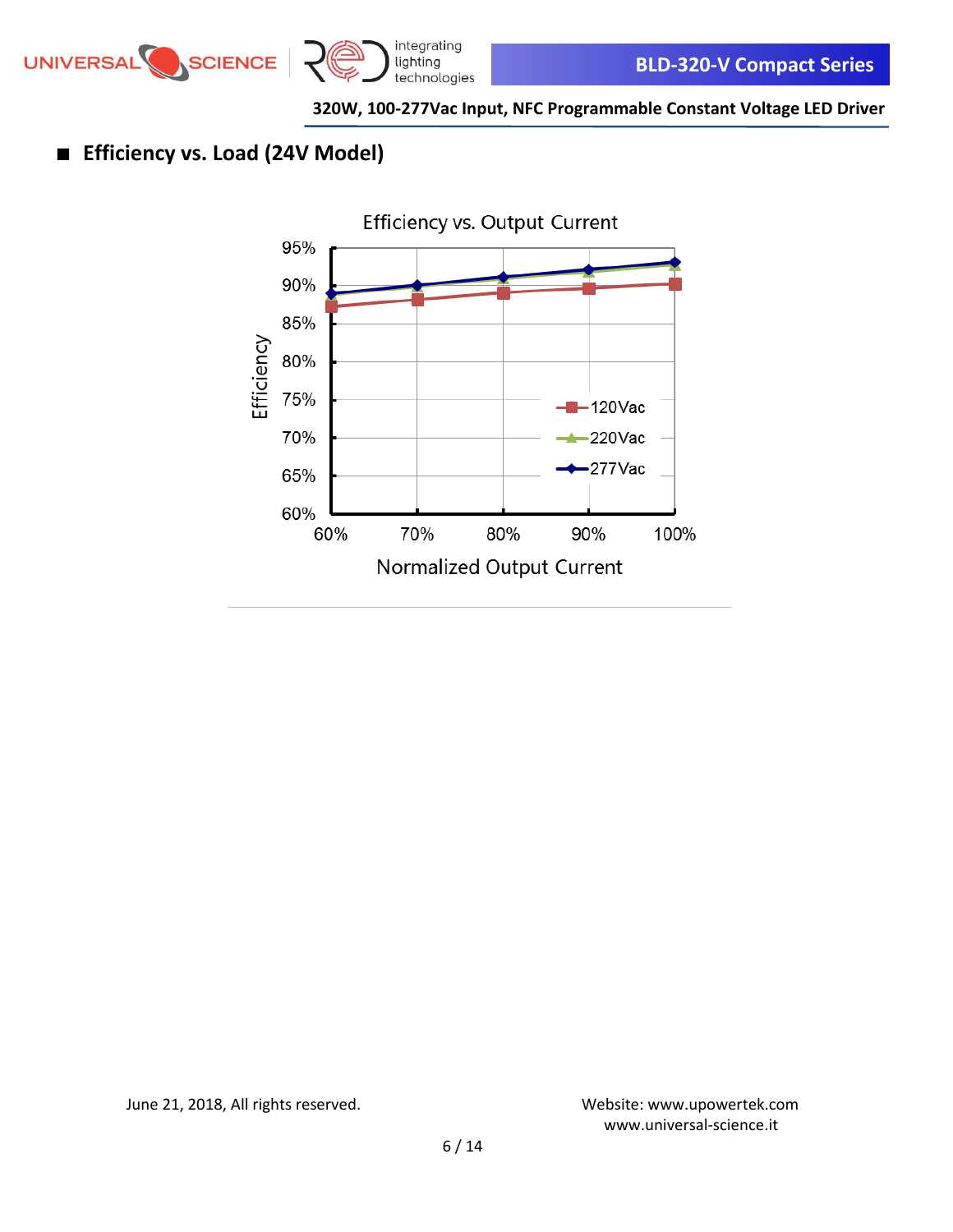



## ■ **Mechanical Design**

# **- BLD-320-V048-NNU (UL Cable)**<br>AC NPUTQL STW 3X18AW G)



- **BLD-320-V048-ENU/ERU (UL Cable)**

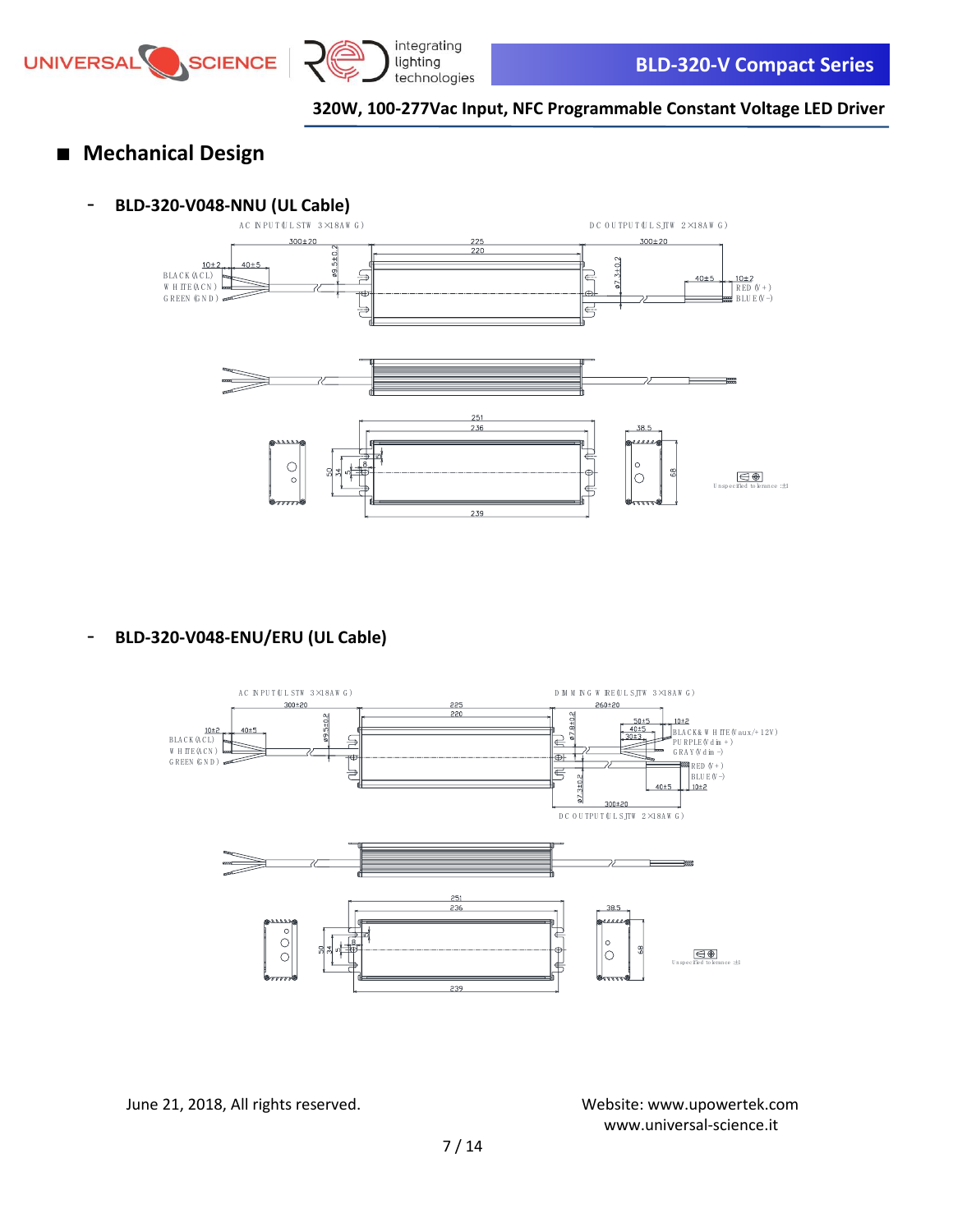



### - **BLD-320-V048-ANU (UL Cable)**



- **BLD-320-V048-MRU (UL Cable)**

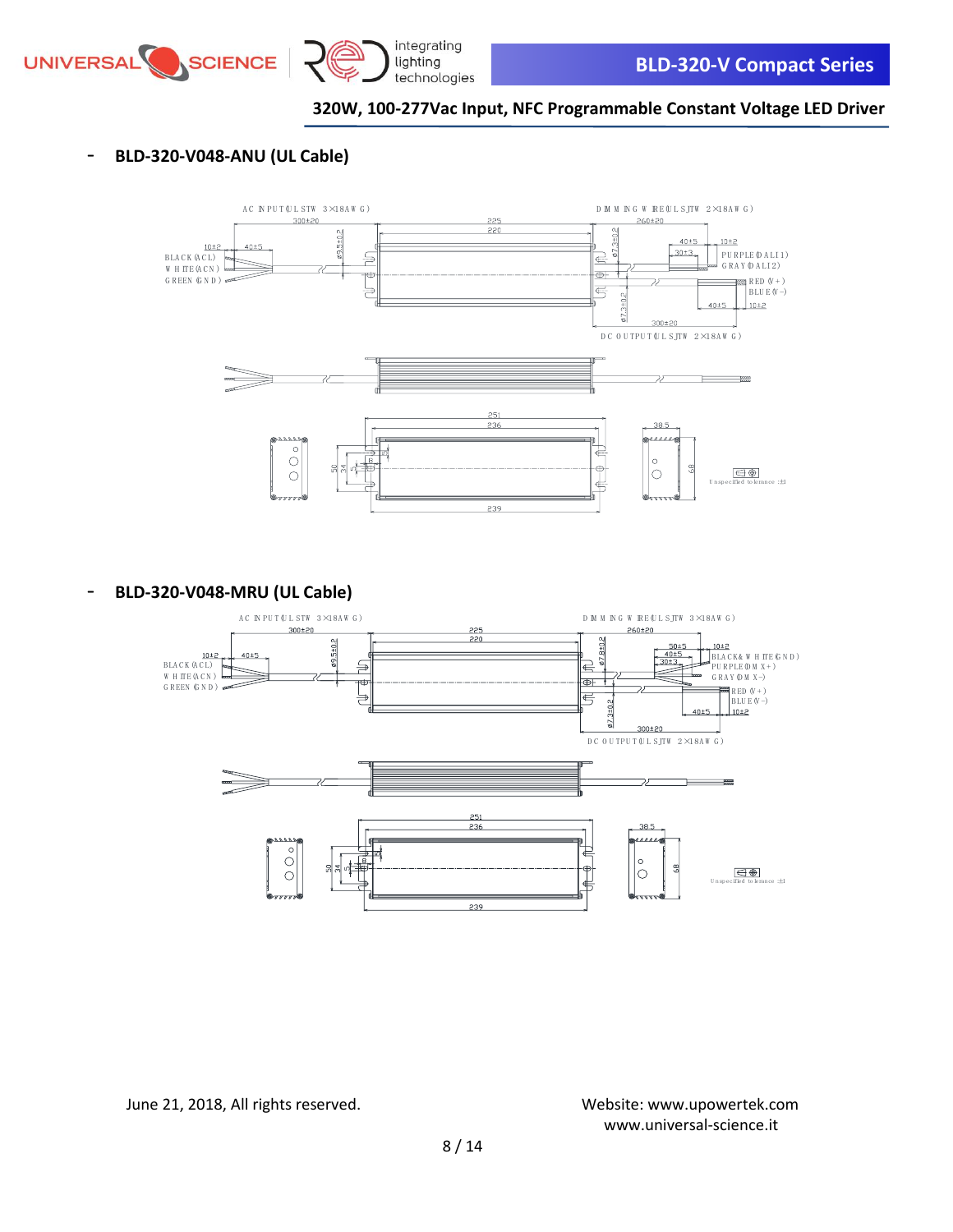



### - **BLD-320-V048-NNS (VDE Cable)**



- **BLD-320-V048-ENS (VDE Cable)**

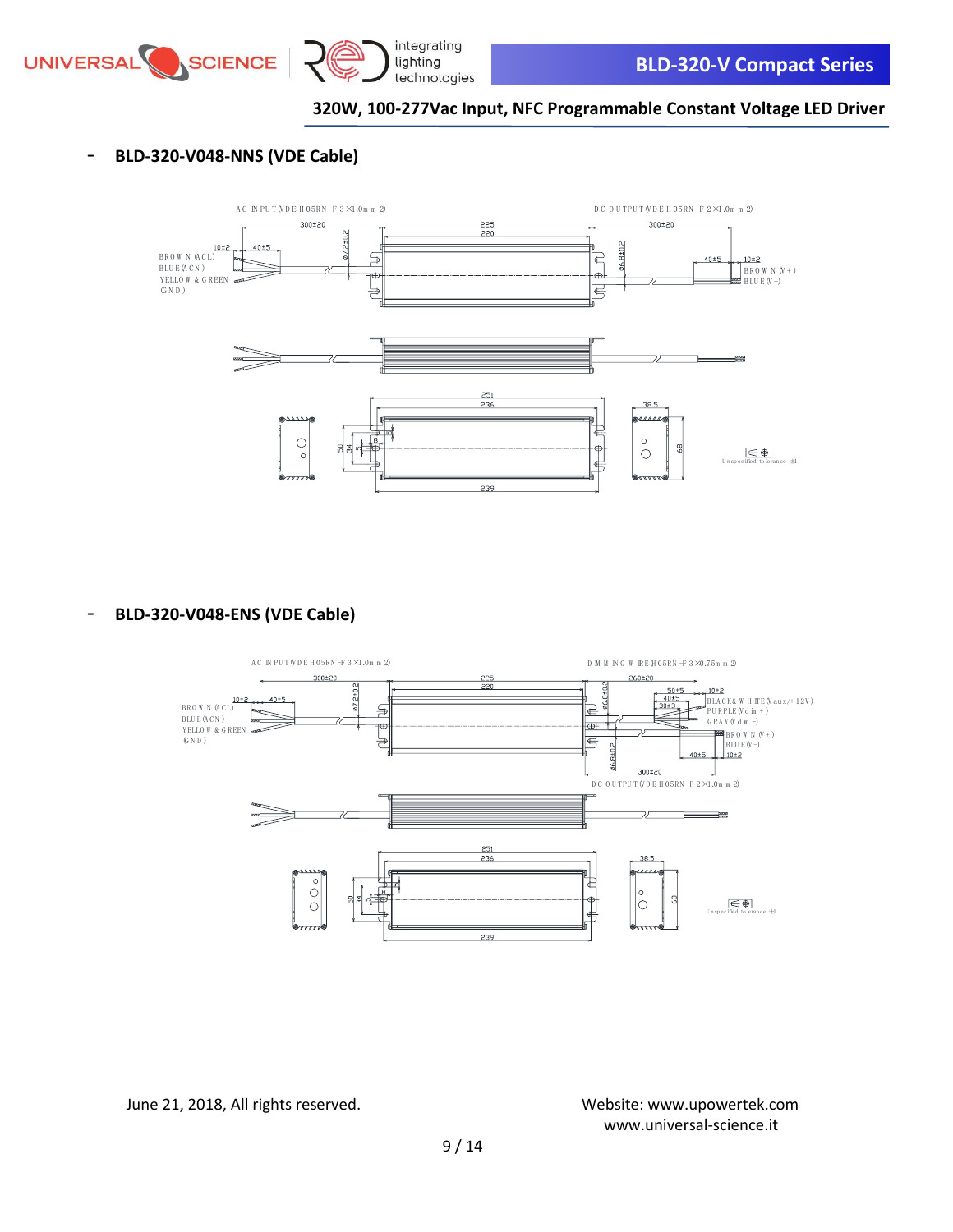



- **BLD-320-V048-ARS (VDE Cable)**



- **BLD-320-V048-MRS (VDE Cable)**

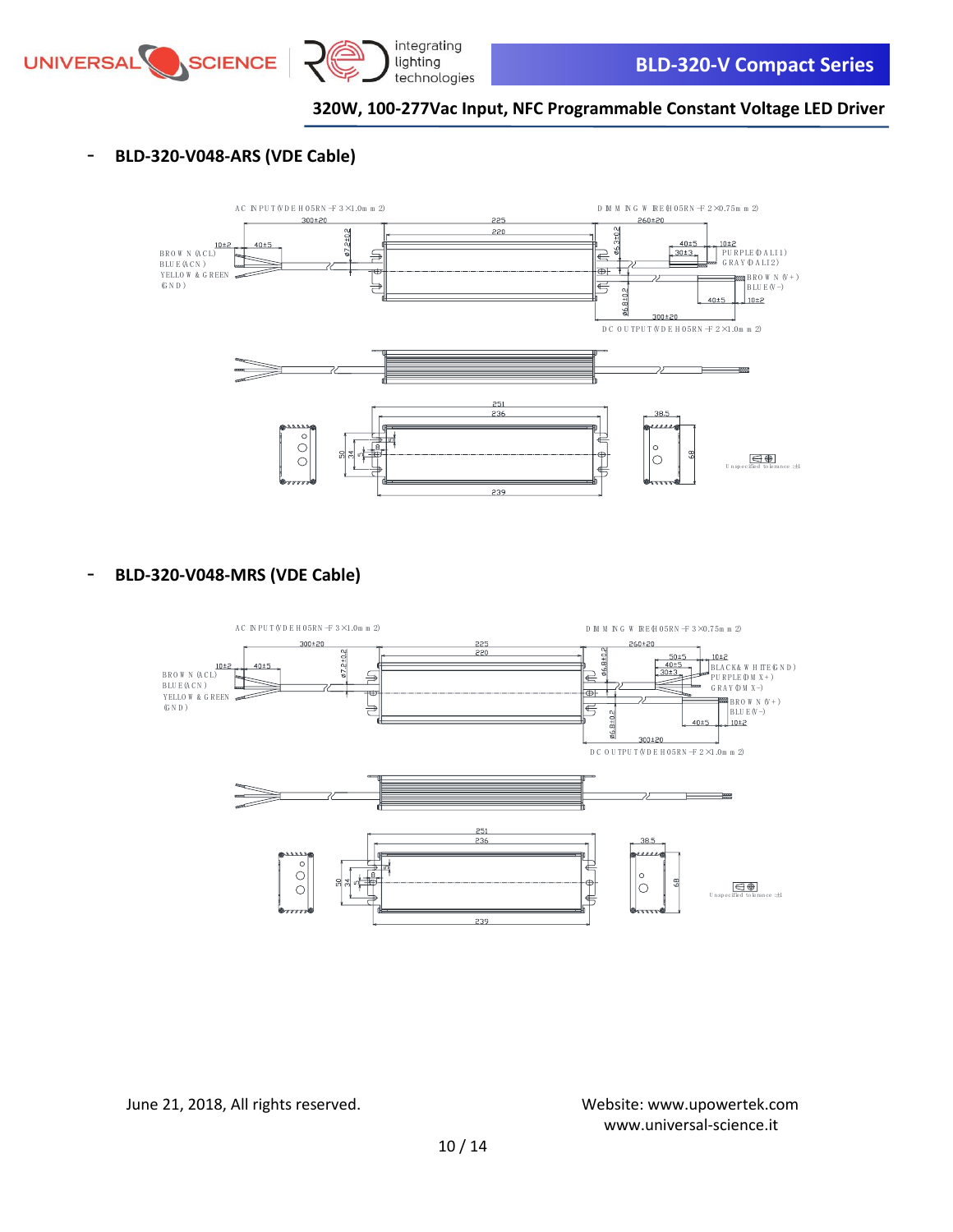



### - **BLD-320-V024-NNU (UL Cable)**



- **BLD-320-V024-ENU/ERU (UL Cable)**

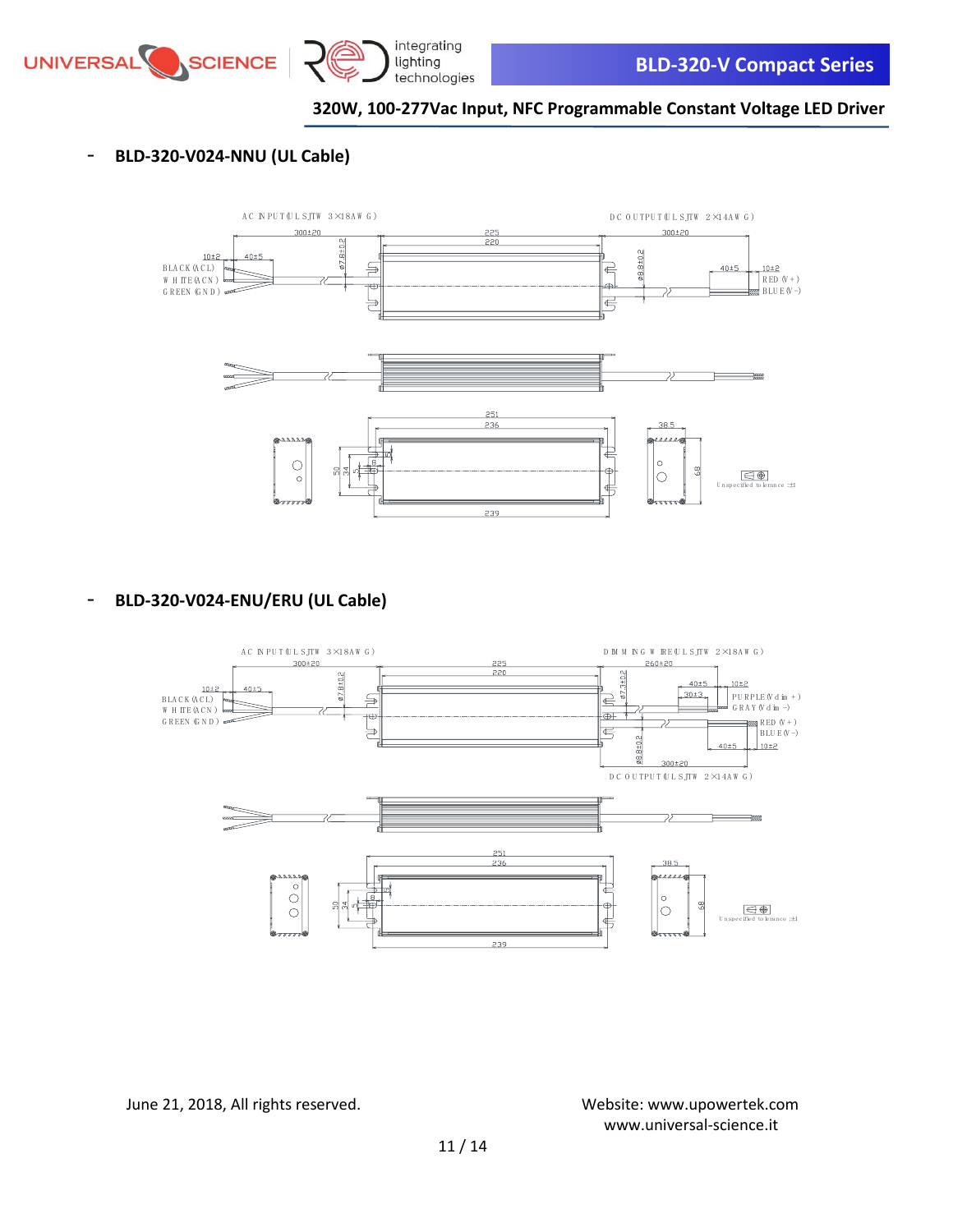



### - **BLD-320-V024-ANU (UL Cable)**



- **BLD-320-V024-MRU (UL Cable)**

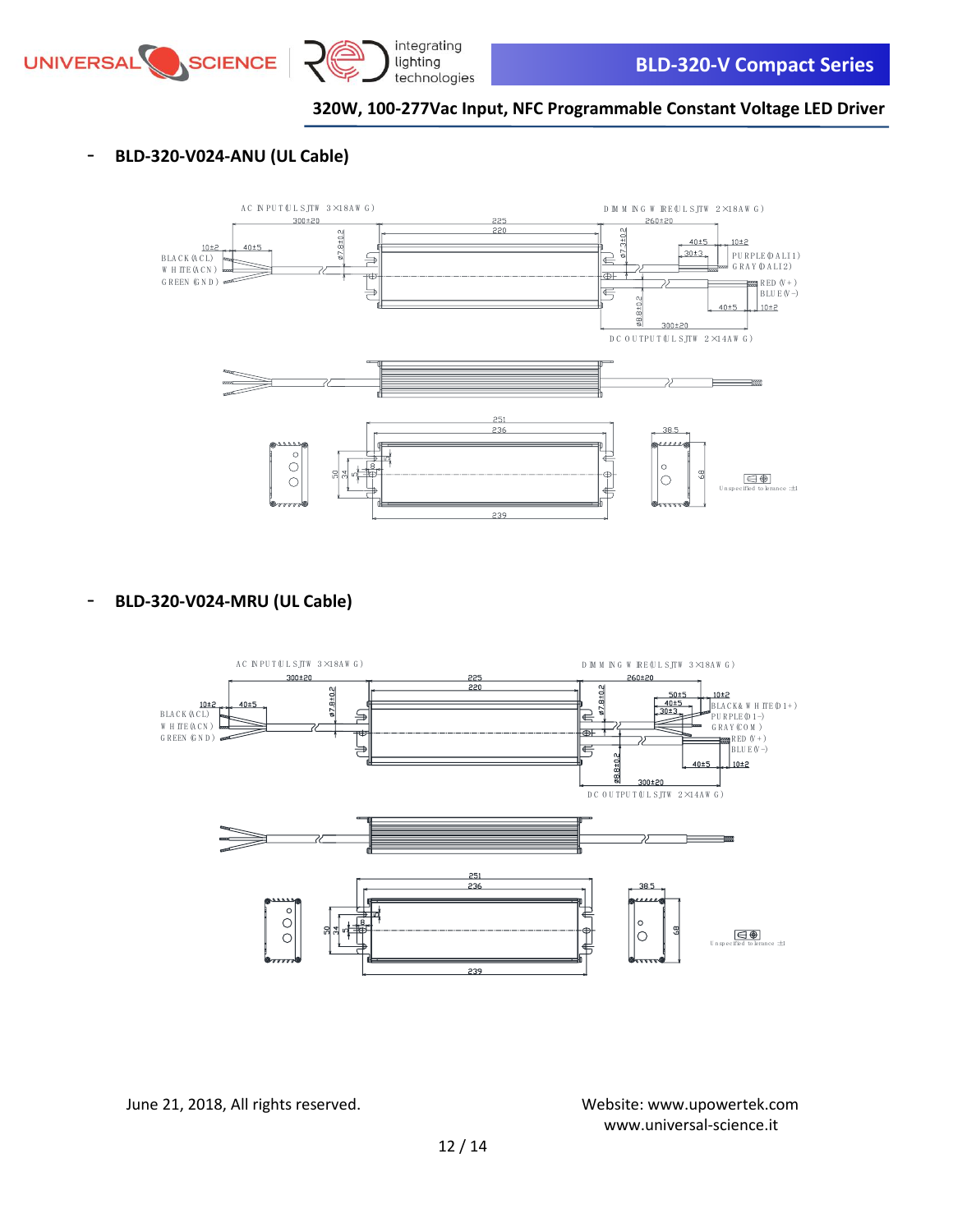



#### - **BLD-320-V024-NNS (VDE Cable)**



- **BLD-320-V024-ENS (VDE Cable)**